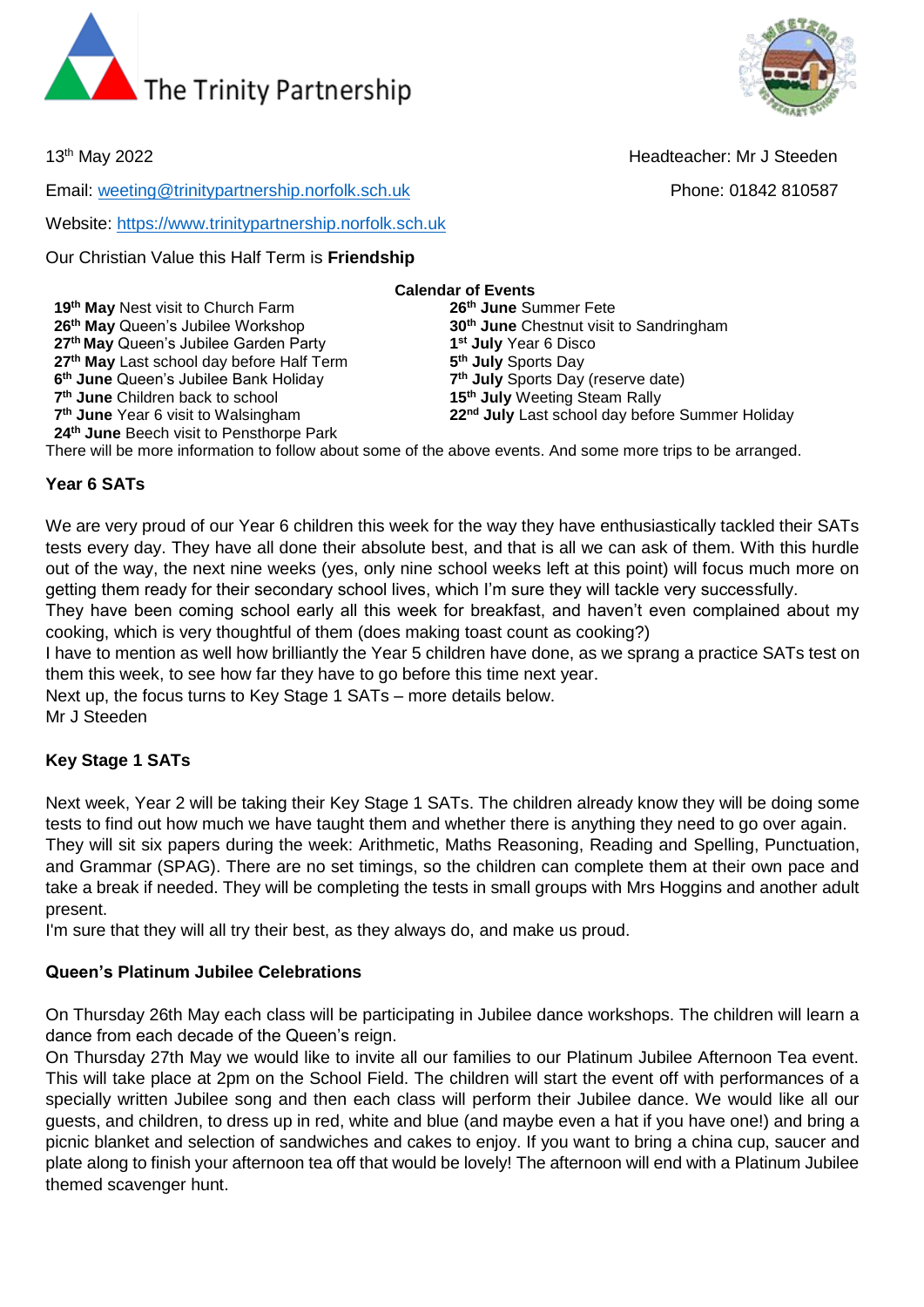



### **What's Happening at Weeting?**

The children have been very busy this week – here's what's happening in your child's class:

#### **Chestnut**

Chestnut Class have been continuing their learning around "Kings and Queens". They have learnt that the crown was passed down to Queen Elizabeth II when her dad died. The children thought that Queen Elizabeth would be a bit happy and a bit sad about becoming Queen. They went onto learn that Prince Charles is the Queen's eldest son and that he is 'next in line to the throne' and will become King next.

The children learnt that a throne is a special chair that the King or Queen sits on during special occasions. We looked at the throne that Queen Elizabeth sits on and recreated it to make mini thrones and our very own life size thrones. Mrs Powell was pronounced Queen Powell and was invited to sit on the throne! Chestnut Class decided that Miss Hardie was crowned Princess Hardie and will ascend to the throne after Mrs Powell!





#### **Beech**

This week, Beech Class have been learning about the climate in Northern Europe and how the Sami people of Northern Finland, Norway and Sweden survive the extreme cold so close to the Arctic Circle. While the class loved the snow, saunas and fur boots, they were not too keen on the idea of reindeer stew! In English, we have become travel agents trying to persuade people to visit the jungle by making it sound as exciting as possible. Come and see the sparkliest blue waters and enormous, green trees!

#### **Elm**

Elm class have had an amazing week for their times tables. Both Year 3 and Year 4 have tried their best to beat their personal best high scores and have done so collectively, going from 21 to 24 out of a possible 25. This is an amazing achievement given Elm class have only 6 seconds to answer the questions! Elm class have also continued to have a brilliant week within Maths as they have been adding large amounts of pence and pounds as well as exploring how to create the same amount with many different coins and notes. Well done Elm keep up all the hard work!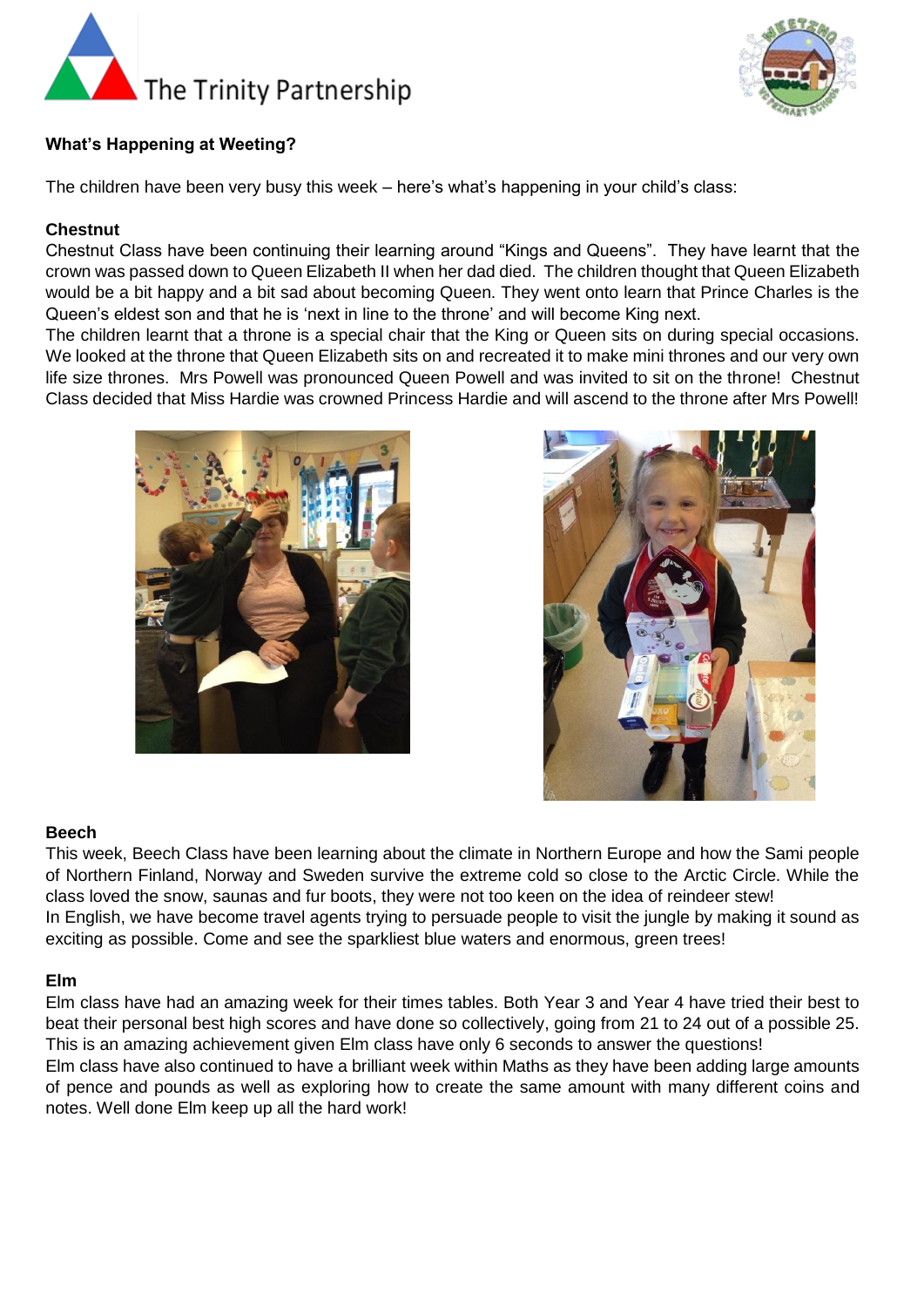

#### **Oak**

This week in History we have carried on our work on the Cold War, looking at the space race. As well as looking at specific achievements such as the launch of Sputnik 1, Yuri Gagarin becoming the first person in Space and Neil Armstrong's 'giant leap for Mankind', we have also looked at the contributions of less well-known individuals such as Katherine Johnson who led a team of black female mathematicians who developed a working formula to calculate trajectories and angles of re-entry.

#### **The Nest**

This week in The Nest we have been looking at mixing colours to create different shades or even different colours! We have learnt how to make a colour lighter and also how to make green, purple and orange.



A number of you have asked me recently at what age children should be allowed to use various social media sites. The image below should give you a good guide to the most popular apps. There are lots here that I have absolutely never heard of! I must be getting old.

# Age Restrictions for Social Media Platforms

What is the minimum age for account holders on these social media sites and apps?







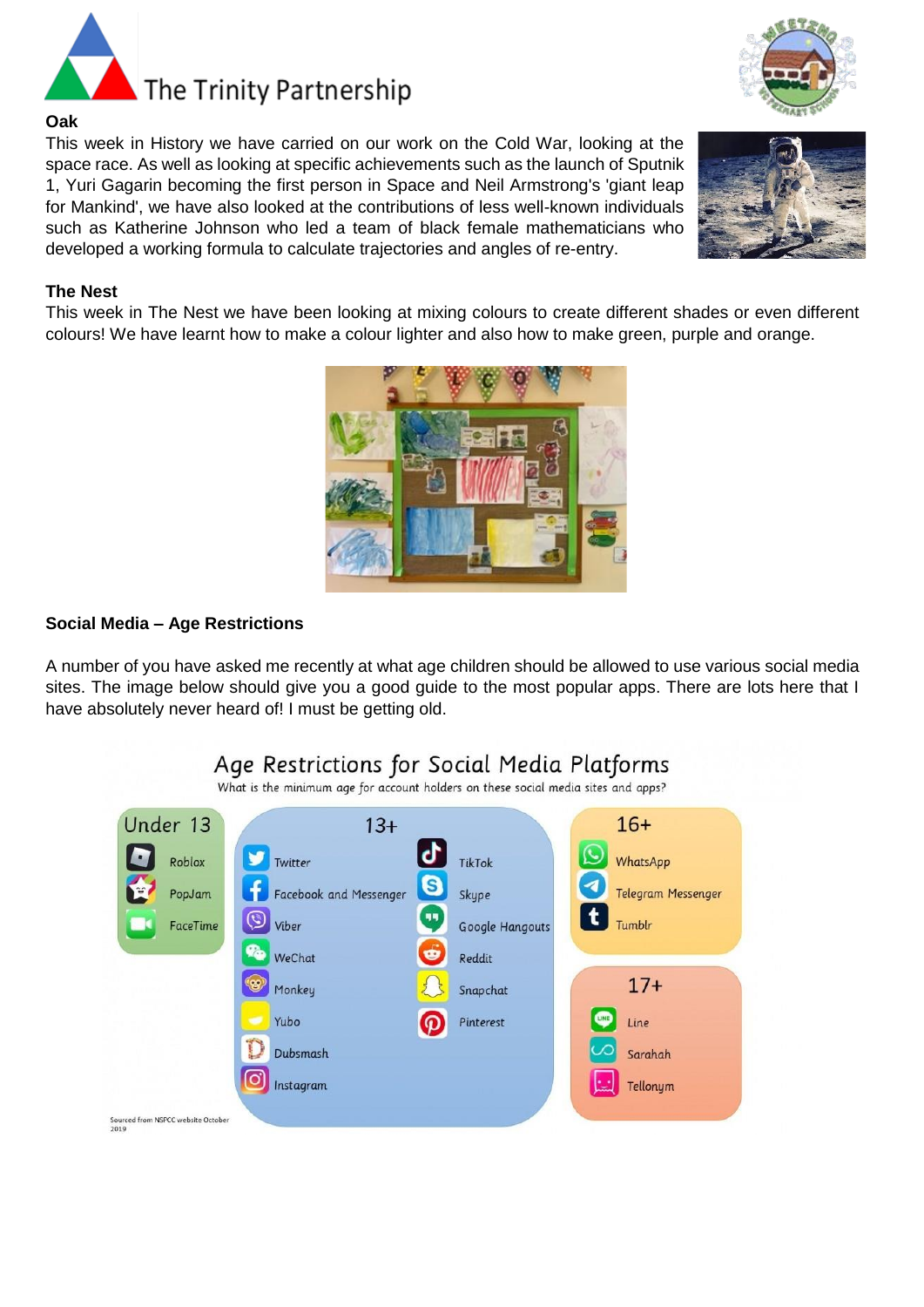



Well done to all the children for their hard work this week. The following children were particularly celebrated for their effort and achievement in class.

Ella and Leo in Chestnut, Albert and Hannah in Beech; Layla and Liam in Elm, Hollie and Jeremy in Oak, Charlie in The Nest.

#### **Attendance**

School attendance has been on the up since we came back from the Easter holidays. Thank you so much for supporting the school with this. It is so important that we work together on this issue and continue the upward trend. Below is the attendance for each class for the past week – the Government target for attendance across the country is **95%**.

Chestnut –  $96.6\%$ ; Beech –  $98.5\%$ ; Elm –  $96.9\%$ ; Oak –  $96.4\%$ ; The Nest – 78%.

Whole school attendance was: 96%.

Well done to Beech Class for having the best attendance in school during this time. Whole school attendance this term is currently: 93.8%. Whole school attendance this school year (since September) is currently:  $90.1\%$ .

#### **Assembly Focus of the Week**

In this week's Picture News assembly, we focussed on the following question…



#### **Mr Steeden's Joke of the Week**

Well done and thank you for all those that contributed to the Bake Sale last Friday. I've never seen so many cakes in a school!

I asked Mrs Hoggins, "Why are all those cakes over there 50p, whilst this one here costs £1.00?" She replied, "That's Madeira cake."